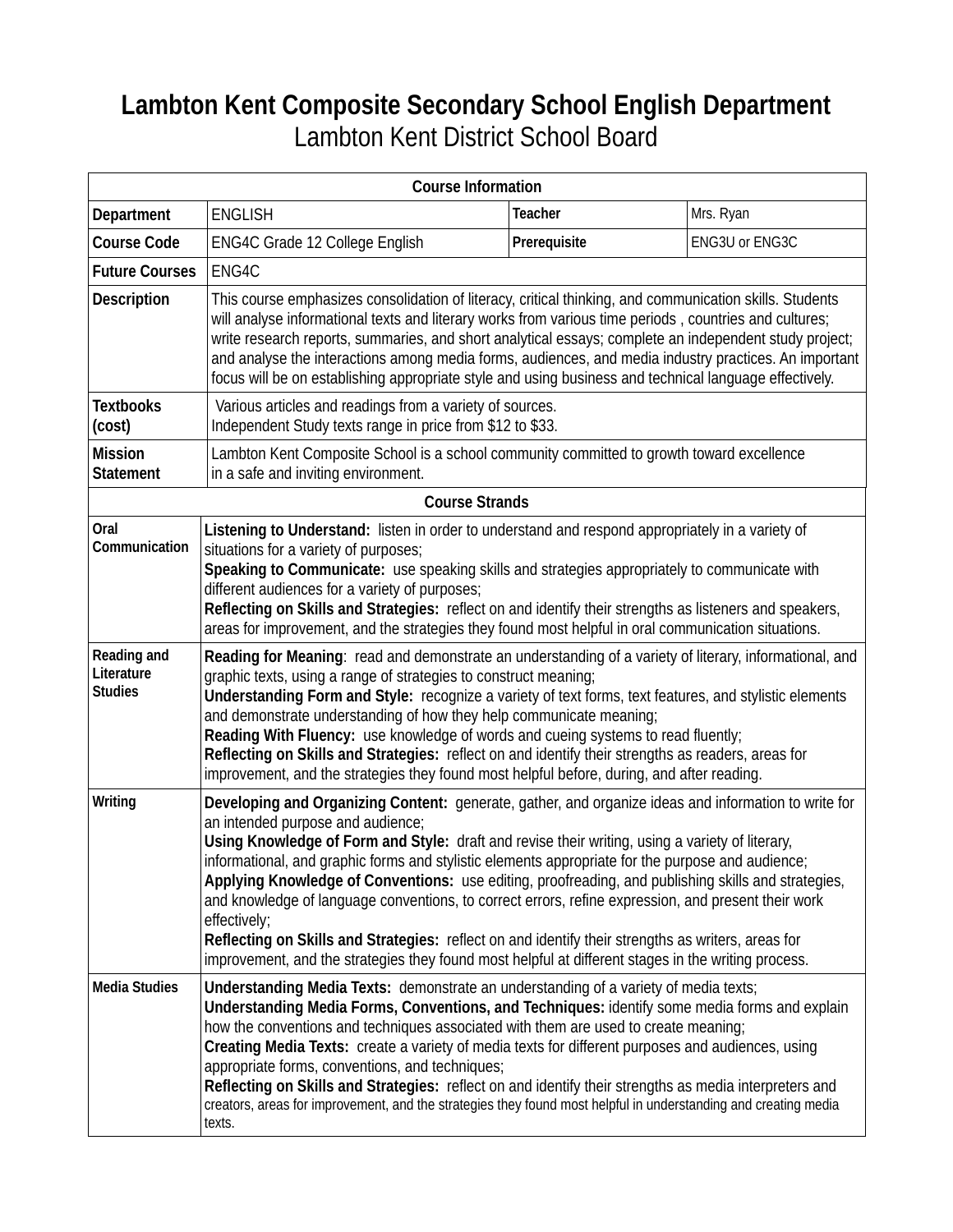| <b>Course Content Outline</b>                                                                                                                                                                                                                                                                                                                                                                                                                                                                        |                                                                                                                                                                                                                                                                                                                                                                                                                                                                                                                               |  |  |
|------------------------------------------------------------------------------------------------------------------------------------------------------------------------------------------------------------------------------------------------------------------------------------------------------------------------------------------------------------------------------------------------------------------------------------------------------------------------------------------------------|-------------------------------------------------------------------------------------------------------------------------------------------------------------------------------------------------------------------------------------------------------------------------------------------------------------------------------------------------------------------------------------------------------------------------------------------------------------------------------------------------------------------------------|--|--|
| Unit 1: Non-Fiction study and APA formatting essays<br>Unit 2: Human Experience with Horror and Suspense<br>Unit 3: Short Story Unit<br>Unit 4: Berlin Boxing Club Novel Study                                                                                                                                                                                                                                                                                                                       |                                                                                                                                                                                                                                                                                                                                                                                                                                                                                                                               |  |  |
| Note: Each unit will require students to participate in a variety of informal and formal discussions, presentations and writing<br>tasks. The independent study is worth 10% of the student's final mark.                                                                                                                                                                                                                                                                                            |                                                                                                                                                                                                                                                                                                                                                                                                                                                                                                                               |  |  |
| Demonstration of Learning                                                                                                                                                                                                                                                                                                                                                                                                                                                                            |                                                                                                                                                                                                                                                                                                                                                                                                                                                                                                                               |  |  |
| There will be a <b>FINAL EXAM</b> at the end of the term worth 20% of your mark. The breakdown of your mark for each unit of<br>study and the final exam will be based on your level of achievement.<br>There are four achievement categories of knowledge and skills that encompass all the curriculum expectations. You will be<br>given numerous and varied opportunities to demonstrate your level of achievement in the four categories. The four categories<br>and their values are as follows |                                                                                                                                                                                                                                                                                                                                                                                                                                                                                                                               |  |  |
| Knowledge/<br>Understanding<br>25%                                                                                                                                                                                                                                                                                                                                                                                                                                                                   | Knowledge of content (e.g., forms of text; strategies used when listening and speaking, reading, writing, and viewing and<br>representing; elements of style; literary terminology, concepts, and theories; language conventions)<br>Understanding of content (e.g., concepts; ideas; opinions; relationships among facts, ideas, concepts, themes)                                                                                                                                                                           |  |  |
| <b>Thinking</b><br>25%                                                                                                                                                                                                                                                                                                                                                                                                                                                                               | Use of planning skills (e.g., generating ideas, gathering information, focusing research, organizing information)<br>Use of processing skills (e.g., drawing inferences, interpreting, analyzing, synthesizing, evaluating)<br>Use of critical/creative thinking processes (e.g., oral discourse, research, critical analysis, critical literacy,<br>metacognition, creative process)                                                                                                                                         |  |  |
| Communication<br>25%                                                                                                                                                                                                                                                                                                                                                                                                                                                                                 | Expression and organization of ideas and information (e.g., clear expression, logical organization) in oral,<br>graphic, and written forms, including media forms<br>Communication for different audiences and purposes (e.g., use of appropriate style, voice, point of view) in oral,<br>graphic, and written forms, including media forms<br>Use of conventions (e.g., grammar, spelling, punctuation, usage), vocabulary, and terminology of the<br>discipline in oral, graphic, and written forms, including media forms |  |  |
| Application<br>25%                                                                                                                                                                                                                                                                                                                                                                                                                                                                                   | Application of knowledge and skills (e.g., literacy strategies and processes; literary terminology, concepts, and theories)<br>in familiar contexts<br>Transfer of knowledge and skills to new contexts<br>Making connections within and between various contexts (e.g., between the text and personal knowledge and<br>experience, other texts, and the world outside school)                                                                                                                                                |  |  |
| <b>Learning Skills</b>                                                                                                                                                                                                                                                                                                                                                                                                                                                                               |                                                                                                                                                                                                                                                                                                                                                                                                                                                                                                                               |  |  |
| Provincial report cards will be marked with each student's performance in the five Learning Skills areas: Responsibility,<br>Organization, Initiative, Independent Work, Collaboration and Self-Regulation. A letter grade will be given for each. These<br>Learning Skills will be marked regularly by the teacher. For each of the Learning Skills, one of the following letters will be<br>given: $E = Excellent$ ; $G = Good$ ; $S = Satisfactory$ ; N = Needs Improvement                       |                                                                                                                                                                                                                                                                                                                                                                                                                                                                                                                               |  |  |
| Attendance                                                                                                                                                                                                                                                                                                                                                                                                                                                                                           |                                                                                                                                                                                                                                                                                                                                                                                                                                                                                                                               |  |  |
| The degree of success you will experience in this course will be greatly affected by your attendance. Students must attend<br>class regularly. For school policy regarding attendance, see your Student Handbook.                                                                                                                                                                                                                                                                                    |                                                                                                                                                                                                                                                                                                                                                                                                                                                                                                                               |  |  |